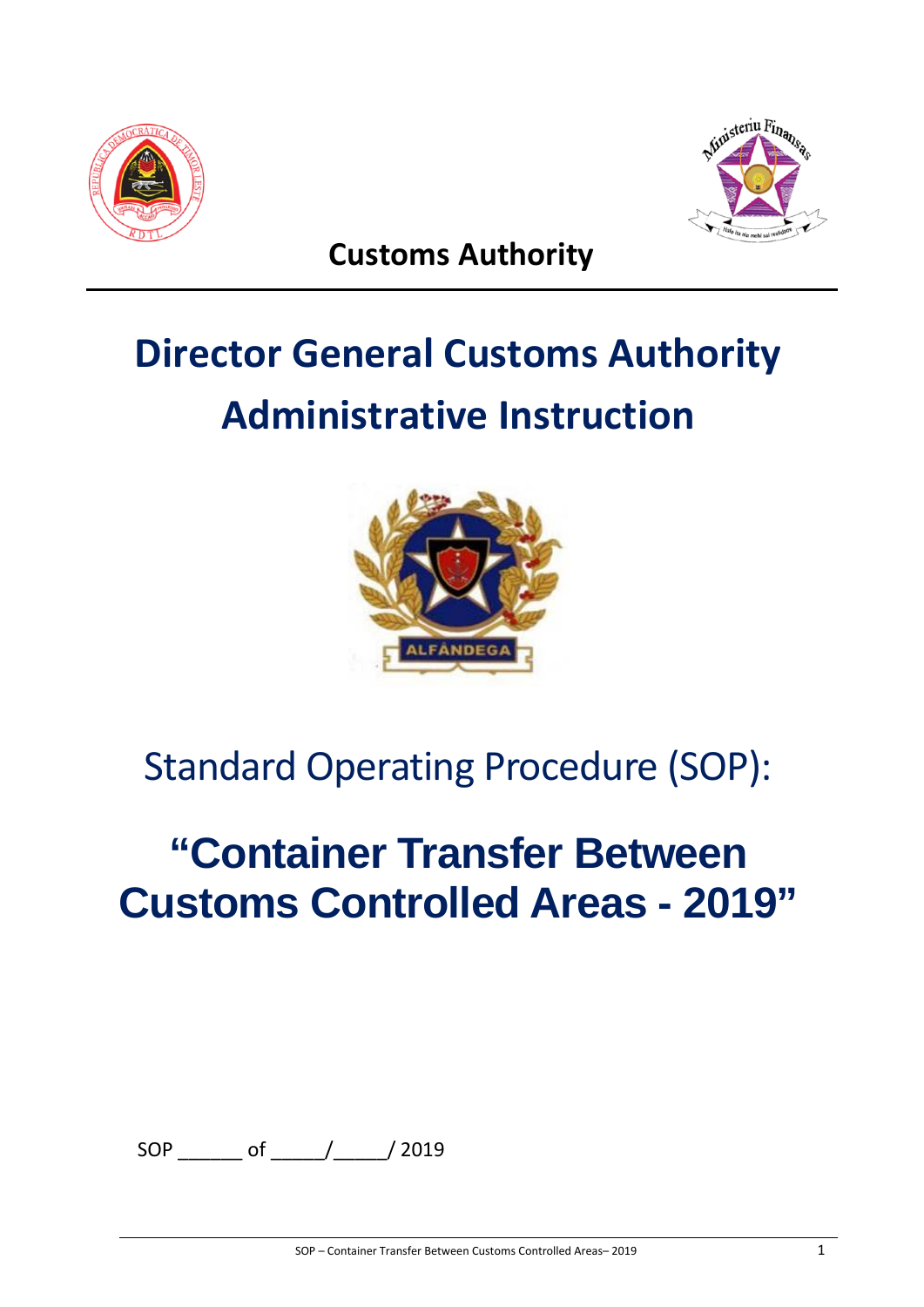# **1. Standard Operating Procedure (SOP) Title**

This SOP will be officially known as:

**"Container Transfer Between Customs Controlled Areas - 2019"**

## **2. Scope**

This SOP is limited to the transfer of containers between one Customs controlled area to another Customs controlled area, such as Dili Seaport to a Customs Authorized Bonded Warehouse and Customs Authorised Dry Port.

# **3. Applicable Legislation**

The Director General of the Customs Authority issues this SOP in accordance to the following provisions:

- a) the Customs Organic Law, Decree Law 9/2017, Chapter V, (Powers of Management and Leadership Positions), Article 59 (1c) "Powers of the Director General", that allows the DG to: *"approve the administrative rules and/or instructions necessary for the operation of the Customs Authority, including the application of Customs legislation"*
- b) the Customs Code , Decree Law 14/2017:

Article 20 "Authorisation Required";

Article 25 "Customs Supervision of an Area Under Customs Control";

Article 28 "Warehouse Transfers"; and

Article 29 "Cancelation of Authorisation";

A complete copy of the applicable provisions are available at **ANNEX 4** of this SOP.

## **4. Validity and Changes**

This SOP enters into force on the date the Director General signs and dates it in **Section 12** of the SOP. Any changes to this SOP must be approved and implemented by the Director General, and the SOP updated and circulated to relevant Customs personnel.

# **5. Objectives of this SOP**

The objectives of this Standard Operating Procedure are to provide clear instructions on:

- a) Who is eligible to apply for authorization to use a gate pass;
- b) Who is responsible for submitting the request;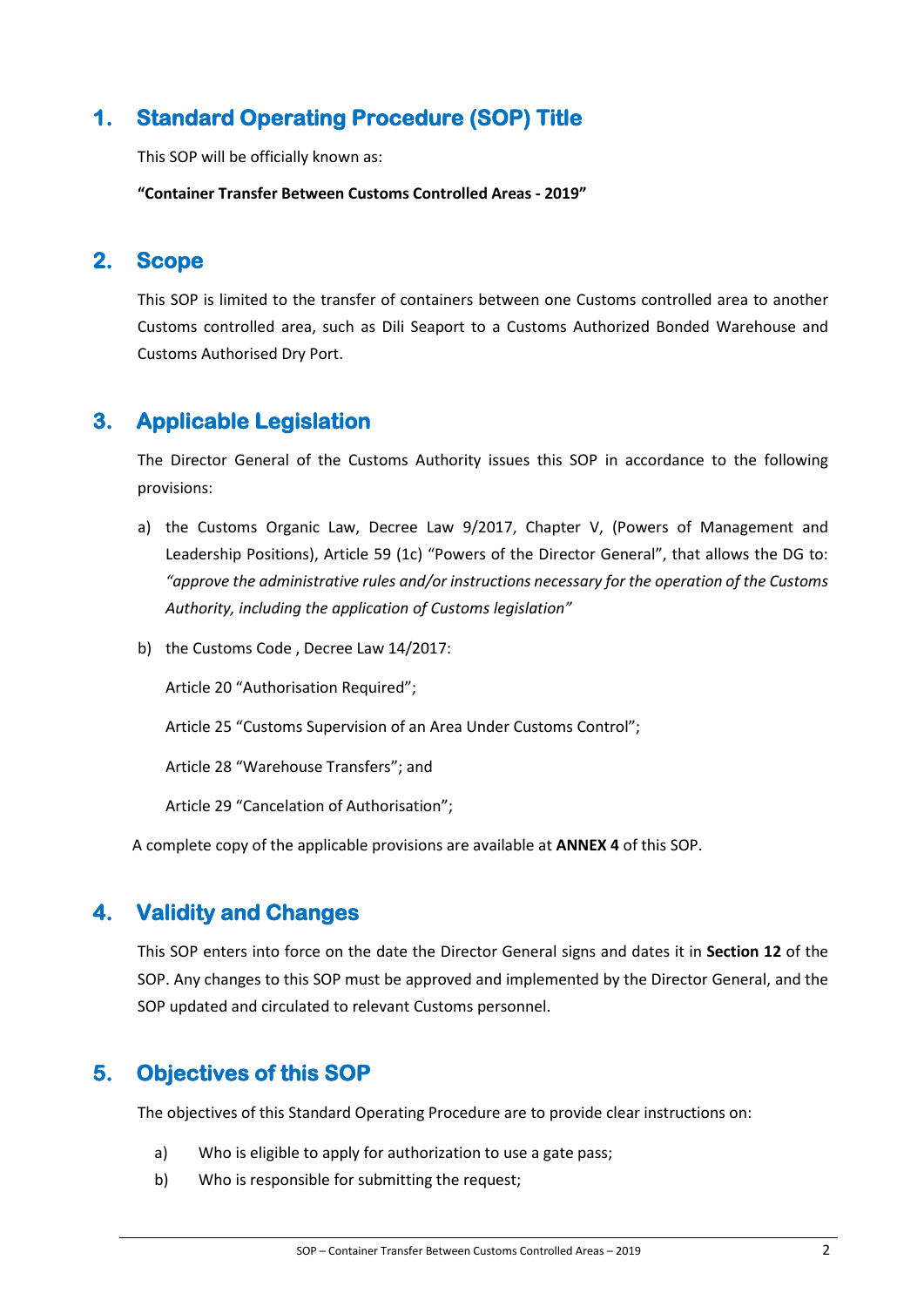- c) Use of the standardized electronic templates within the AW System;
- d) Process completed by the Customs Authority;
- e) Removal of containers from CA control at the seaport;
- f) Arrival of the container at its nominated destination back into Customs control; and
- g) Minimalize opportunities for procedural abuse or malfeasance.

## **6. When this Procedure Applies**

This procedure applies to goods contained within Full Container Loads (FCL) and Less than Container Load (LCL) that are removed from a Customs controlled area and moved to a Customs authorized warehouse, prior to the submission of a DAU and clearance within the Customs process.

# **7. When this Procedure Does Not Apply**

This procedure does not apply to goods that have already been cleared for the purposes of Customs regulatory formalities through submission, acceptance and acquittal of a DAU.

## **8. Procedure Owner**

The owner of this procedure is the **National Director Operations** (NDO), who is responsible for:

- a) The implementation and standardized application of all the provisions contained within this SOP in all Customs areas under his/her control;
- b) Ensuring that all relevant officers have access to a written copy and training on this procedure;
- c) Ensuring that ASYCUDA World (AW) is available to support this procedure;
- d) Applying remedial measures should the provisions of this procedure not be followed;
- e) Proposing to the Director General, any changes or amendments to this SOP when operational circumstances so demand.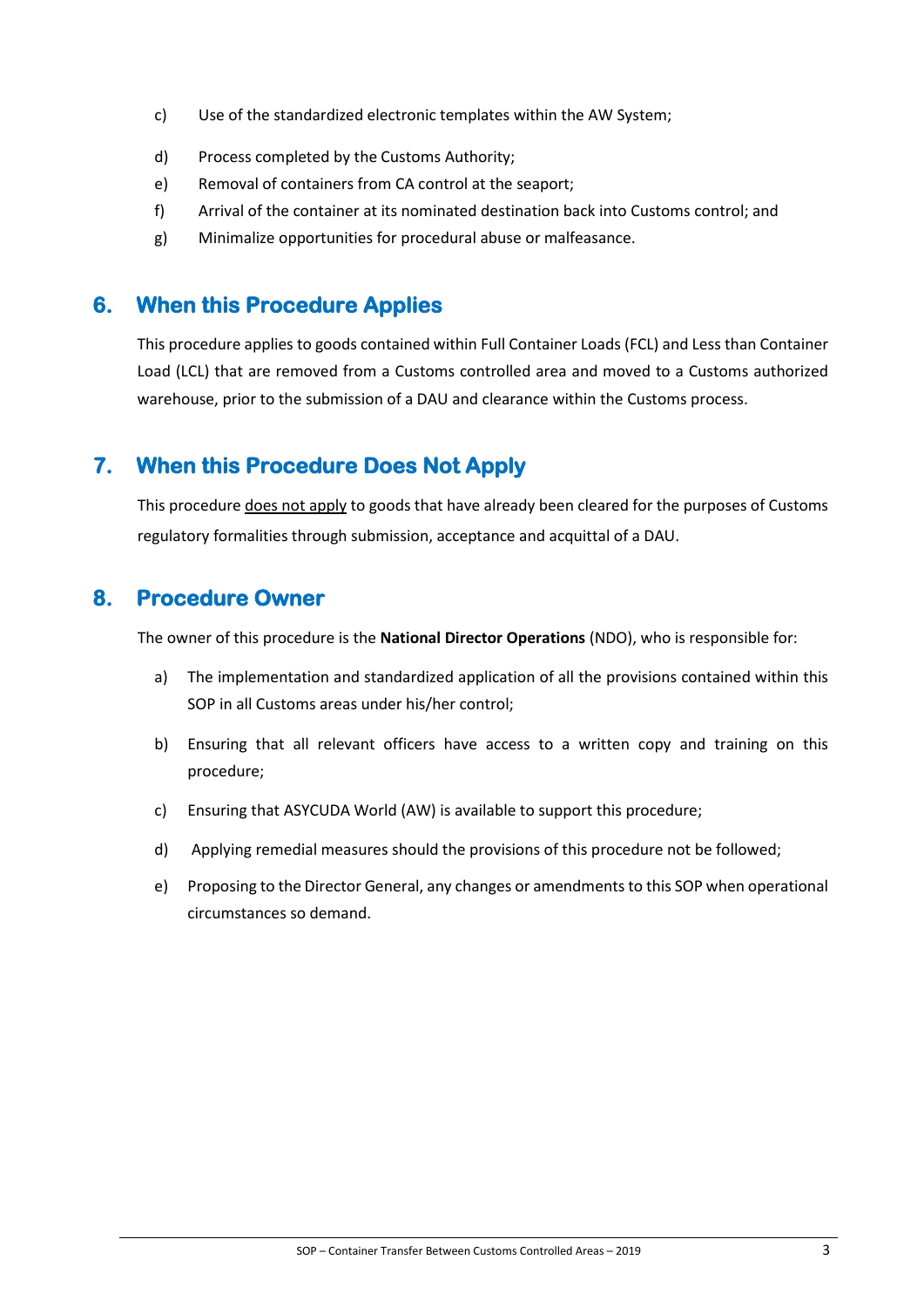## **9. Enforcement and compliance with this Procedure**

All relevant staff shall apply and enforce this procedure, as per the following laws:

- a) Customs Organic Decree Law No. 9/2017;
- b) Customs Code Decree Law No. 14/2017;
- c) Public Service Statute Law No. 8/2004, article 40 2(c); and
- d) Public Service Statute Law No. 8/2004, article 43;

### **10. Minimum Documents and other Requirements**

Completion of the electronic authorization and request within AW:

- a) Application to operate as an approved carrier for moving goods under Customs supervision (as identified at **ANNEX 1**);
- b) Container Pass Request (as identified at **ANNEX 2**).

## **11. SOP Narrative Process Description**

#### **Annual Approval**

To enable the use of the "Container Pass" within the AW system, the warehouse operator must apply for an annual approval from the Director General to enable Customs staff to check the request is genuine for the transfer of containers between Customs warehouses. Only warehouse operators will have the use of this procedure and the annual approval will act as a preventative measure to stop abuse of this process by those who do not operate a Customs warehouse facility and try to use it to remove goods prior to the completion of the Customs clearance process.

The authorization will be completed within the AW system and provide a reference for Customs staff when processing the "Container Pass" request.

#### **1. Submission for Approval**

The warehouse operator will complete the Annual Approval document within the AW system and submit it for approval. All relevant fields must be completed accurately otherwise the application may be rejected by the CA. There will be no requirement to provide any associated or supporting documentation as part of this approval as the applicant is an authorised Customs warehouse operator. An example of this approval is at **ANNEX 1.**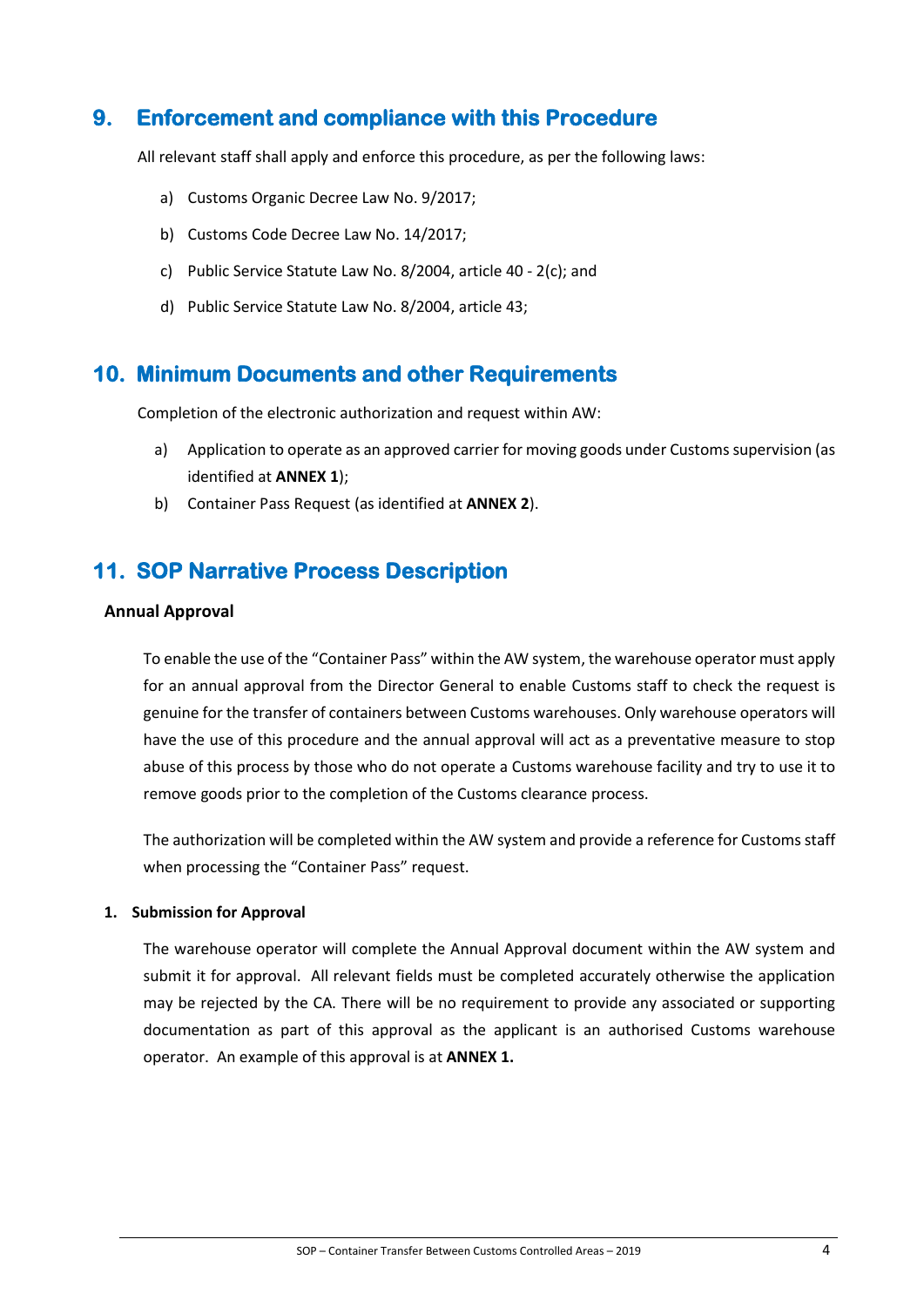#### **2. Authorization of Annual Approval**

The CA Director General, or his or her designee, will assess the approval request to confirm the applicant is an authorised Customs warehouse operator and will approve or reject the Annual Approval. In the event that the request is approved, it will be lodged in the AW system for reference by Customs staff and the warehouse operator will be able to access the Container Pass template in AW. In the event that the request is not approved, the requestor will be notified along with the reasons as to why.

#### **Container Pass**

#### **1. Submission of Request**

In the event that goods contained within Full Container Loads (FCL) or Less than Container Loads (LCL) need to be moved from a Customs controlled area to a Customs authorized warehouse, the requestor must complete an electronic application within ASYCUDA World (AW). All relevant fields must be completed accurately otherwise the application may be rejected by the CA. There will be no requirement to provide any associated or supporting documentation as part of this application. An example of this authorization is at **ANNEX 2.**

#### **3. Acceptance of Request**

The CA Director of Port Operations, or his or her designee, will be responsible for accessing AW to identify any requests received.

#### **4. Assessment of Request**

The CA Director of Port Operations, or his or her designee, will be responsible for reviewing and approving or rejecting all requests. In the event that the request is approved, the requestor will be required to print off a copy of the paper authorization. An example of this authorization is at **ANNEX 3**. In the event that the request is not approved, the requestor will be notified along with the reasons as to why.

#### **5. X-ray scanning of Container**

The container being removed to a Customs authorized bonded warehouse or temporary storage facility, may be selected for scanning prior to it leaving Dili Seaport and validation of the Container Pass at the Exit Gate

#### **6. Validation at the Exit Gate**

- a) Upon arrival at the exit gate, the driver of the vehicle will be required to provide a copy of the paper authorization to the CA official located at the exit gate;
- b) The CA official will scan the bar code at the base of the authorization and locate the record within AW. In the event that the bar scan is unavailable or cannot be located, the CA official will search for the record via the container number. Once located, the CA official will confirm the authenticity of the paper authorization against the details contained within AW;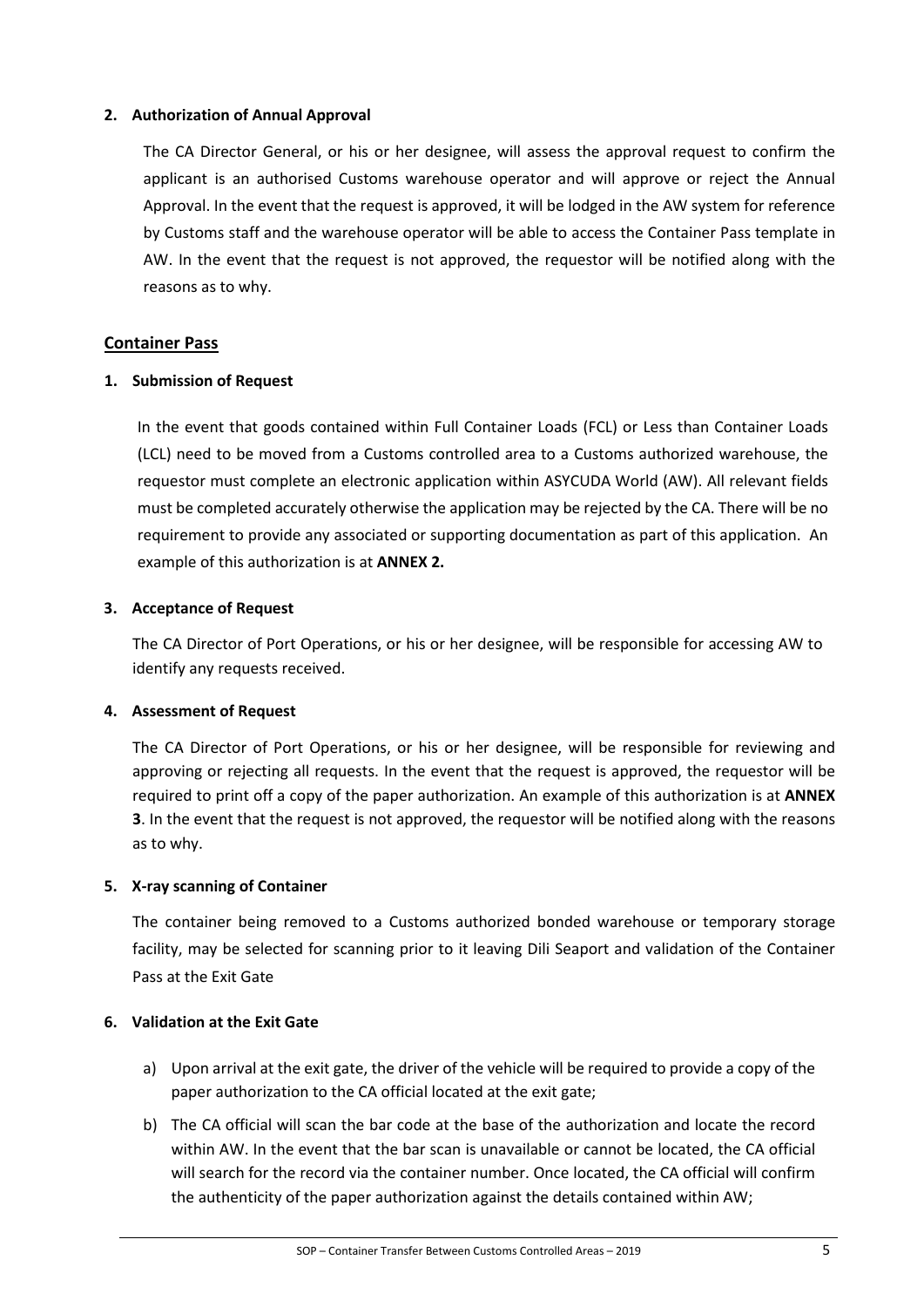- The CA official will then undertake a physical examination of the exterior of the container for the purposes of verifying: Container number
- Seal number
- That the seal is correctly fitted to the container doors and intact
- Transporting vehicle number
- Drivers name
- c) Once the request has been authenticated and relevant checks undertaken, the CA official will validate the record within AW to confirm that the container is leaving the Customs controlled area;
- d) The paper authorization will then be returned to the transport driver who will retain this as a travelling copy en-route to the Customs authorized warehouse;

#### **7. Validation at the Entry Gate at the Authorized Warehouse**

- a) Upon arrival at the entry gate, the driver of the vehicle will be required to provide a copy of the paper authorization to the CA official located at the entry gate;
- b) The CA official will scan the bar code at the base of the authorization and locate the record within AW. In the event that the bar scan is unavailable or cannot be located, the CA official will search for the record via the container number. Once located, the CA official will confirm the authenticity of the paper authorization against the details contained within AW;
	- The CA official will then undertake a physical examination of the exterior of the container for the purposes of verifying:
	- Container number
	- Seal number
	- That the seal is correctly fitted to the container doors and intact
	- Transporting vehicle number
	- Drivers name
- c) In the event that there are any discrepancies identified, the CA official will notify the CA Director of Port Operations, or his or her designee, immediately. The container must then be moved to a secure area prior to it being examined by CA officials;
- d) Once the request has been authenticated and relevant checks undertaken, the CA official will acquit the record within AW to confirm that the container has arrived at the Customs controlled area.

# END OF PROCESS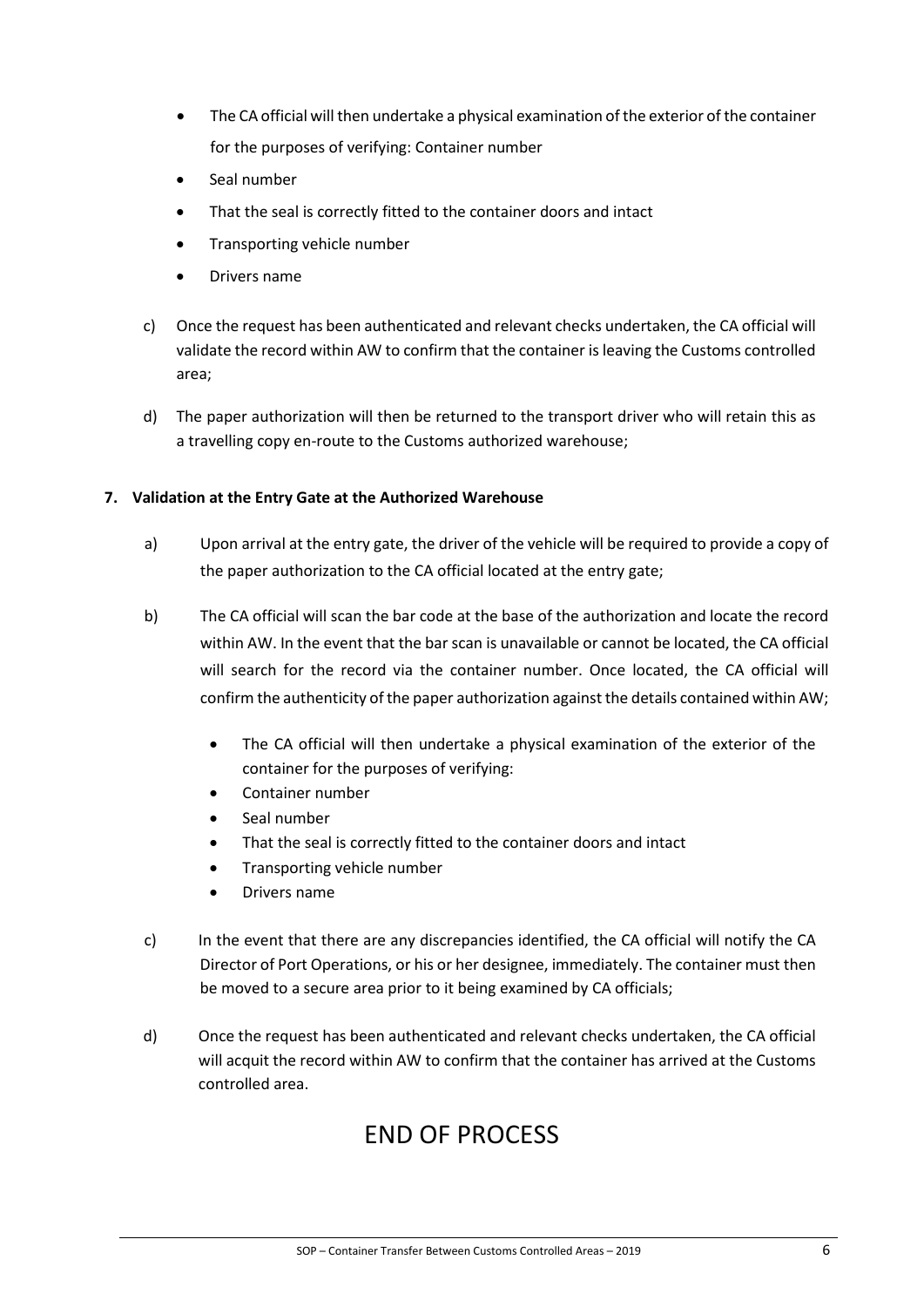# **12. Director General Approval, Directives and Dissemination**

By virtue of Article 59 (1c) of Decree Law 9/2017 that allows the DG to: *"approve the administrative rules and/or instructions necessary for the operation of the Customs Authority, including the application of Customs legislation"*, I hereby:

- a) **Approve** this Standard Operating Procedure (SOP) known as, *"Container Transfer Between Customs Controlled Areas - 2019"*; and
- b) **Direct** that this SOP be communicated to all CA staff, and for all relevant CA staff to implement, apply and enforce all parts of this SOP, as described;
- c) **Direct** that this SOP shall come into effect the day after the signed date below and is implemented in its entirety.

**Signed on the** ….……………. **day of** ………………......... **2019**

**………………………………………………………………** *(official Customs seal)*

**Jose Abilio**

Director General Customs Authority Timor Leste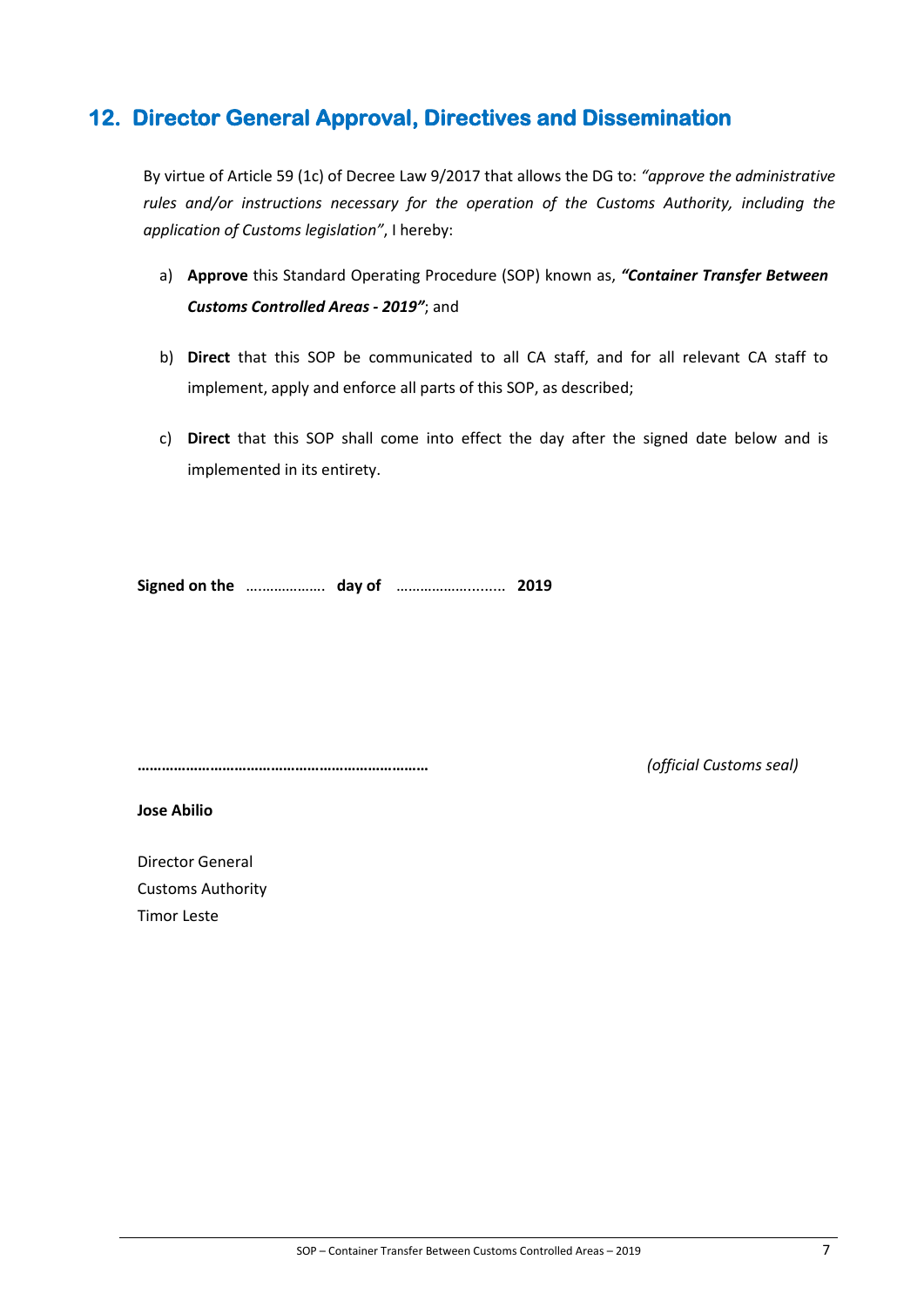# **13. SOP Amendments Record**

# **1. Original Development and Approval**

| <b>Original SOP</b><br><b>Approval Date</b> | <b>Version Number</b> | Developer (s) Name |
|---------------------------------------------|-----------------------|--------------------|
|                                             | v.1 (version one)     |                    |

## **2. Amendments**

| <b>Date Approved</b><br>by DG | Version<br><b>Number</b> | Developer (s) name | Reviewer(s) name |
|-------------------------------|--------------------------|--------------------|------------------|
|                               |                          |                    |                  |
|                               |                          |                    |                  |
|                               |                          |                    |                  |
|                               |                          |                    |                  |
|                               |                          |                    |                  |

# END OF SOP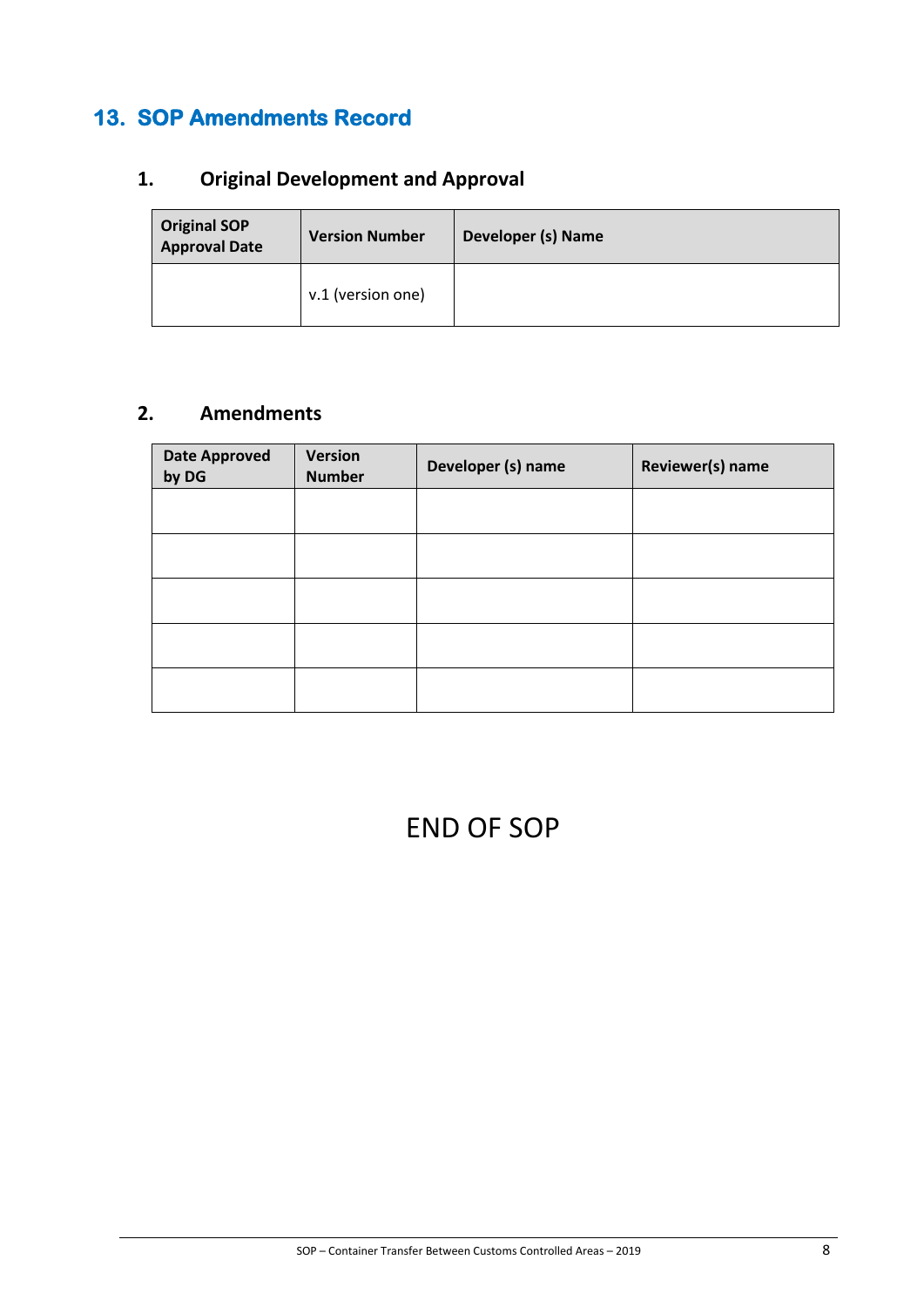# **ANNEX 1 – Annual Approval**



# **AUTORIDADE ADUANEIRA APPLICATION TO OPERATE AS AN APPROVED CARRIER FOR MOVING GOODS UNDER CUSTOMS SUPERVISION**



| <b>PART I - APPLICATION</b>                                                                                                |                                  |                    |                             |  |
|----------------------------------------------------------------------------------------------------------------------------|----------------------------------|--------------------|-----------------------------|--|
| <b>Applicant Details</b>                                                                                                   |                                  |                    |                             |  |
| Name:                                                                                                                      |                                  | Signature:         |                             |  |
| Position:                                                                                                                  |                                  | Date:              | Click here to enter a date. |  |
| Email<br>Address:                                                                                                          |                                  | Contact<br>Number: |                             |  |
|                                                                                                                            | <b>Justification for Request</b> |                    |                             |  |
|                                                                                                                            |                                  |                    |                             |  |
|                                                                                                                            |                                  |                    |                             |  |
|                                                                                                                            | <b>PART 2 - APPROVAL</b>         |                    |                             |  |
| <b>Customs Authority - Director General</b>                                                                                |                                  |                    |                             |  |
| This request has been considered, and is hereby:<br><b>APRROVED</b><br>П<br><b>REJECTED</b><br>П                           |                                  |                    |                             |  |
| <b>Reason(s) for Rejection:</b>                                                                                            |                                  |                    |                             |  |
|                                                                                                                            |                                  |                    |                             |  |
| Name:                                                                                                                      |                                  | Position:          |                             |  |
| Signature:                                                                                                                 |                                  | Date:              | Click here to enter a date. |  |
| <b>Customs Authority - ASYCUDA Team</b>                                                                                    |                                  |                    |                             |  |
| A carrier identification number has been created for this carrier in<br>accordance with this request on:                   |                                  |                    | Click here to enter a date. |  |
| A copy of this authorization has been uploaded within ASYCUDA<br>World and linked to the carrier identification number on: |                                  |                    | Click here to enter a date. |  |
| Name:                                                                                                                      |                                  | Position:          |                             |  |
| Signature:                                                                                                                 | Date:                            |                    | Click here to enter a date. |  |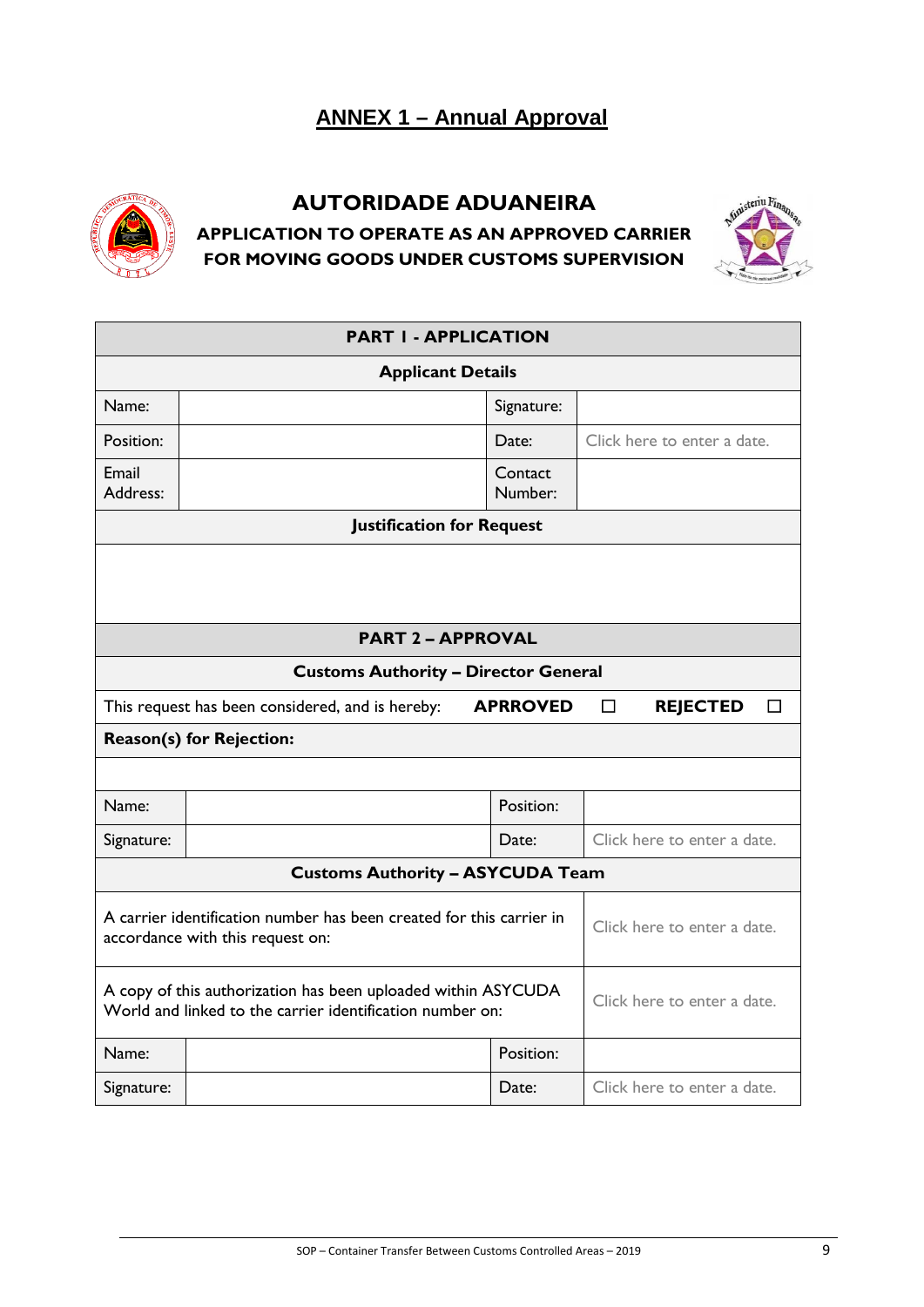# **ANNEX 2 - Electronic AW Container Pass Request**

|                | $\bullet$                                                                                       |                                                 |                              |                              |                            | 100% |
|----------------|-------------------------------------------------------------------------------------------------|-------------------------------------------------|------------------------------|------------------------------|----------------------------|------|
|                | <b>ASYCUDA</b>                                                                                  |                                                 |                              |                              |                            |      |
|                |                                                                                                 |                                                 | <b>Container Pass Number</b> |                              |                            |      |
|                | <b>SAD Information</b><br><b>Customs Office</b><br><b>SAD Reg Number</b><br><b>SAD Reg Date</b> | $\triangledown$<br>2018                         |                              | Importer<br><b>Declarant</b> |                            |      |
|                |                                                                                                 |                                                 |                              |                              |                            |      |
|                | <b>Container No.</b>                                                                            |                                                 | $\varnothing$                | <b>Vessel Name</b>           |                            |      |
|                | Location                                                                                        |                                                 |                              | <b>Destination</b>           |                            |      |
|                | <b>Truck No.</b>                                                                                |                                                 |                              | <b>Trailer No.</b>           |                            |      |
|                |                                                                                                 | I acknowledge receipt of Customs Container Pass |                              | <b>Issued By:</b>            |                            |      |
|                | <b>Importer's Representative</b>                                                                |                                                 |                              | <b>Customs Officer</b>       |                            |      |
|                | <b>Name &amp; Signature</b>                                                                     |                                                 |                              |                              | Mario F. da Costa Pinheiro |      |
|                |                                                                                                 |                                                 |                              |                              |                            |      |
|                | Seals No.                                                                                       |                                                 |                              | Seals Intact                 |                            |      |
|                | <b>Expected Arrival Time to Yard</b>                                                            |                                                 |                              |                              |                            |      |
|                | Seals Affixed / Container Released By:                                                          |                                                 |                              | <b>Seals Examined By:</b>    |                            |      |
| $\blacksquare$ | <b>Cargo Agent</b>                                                                              |                                                 |                              | <b>Customs Officer</b>       |                            |      |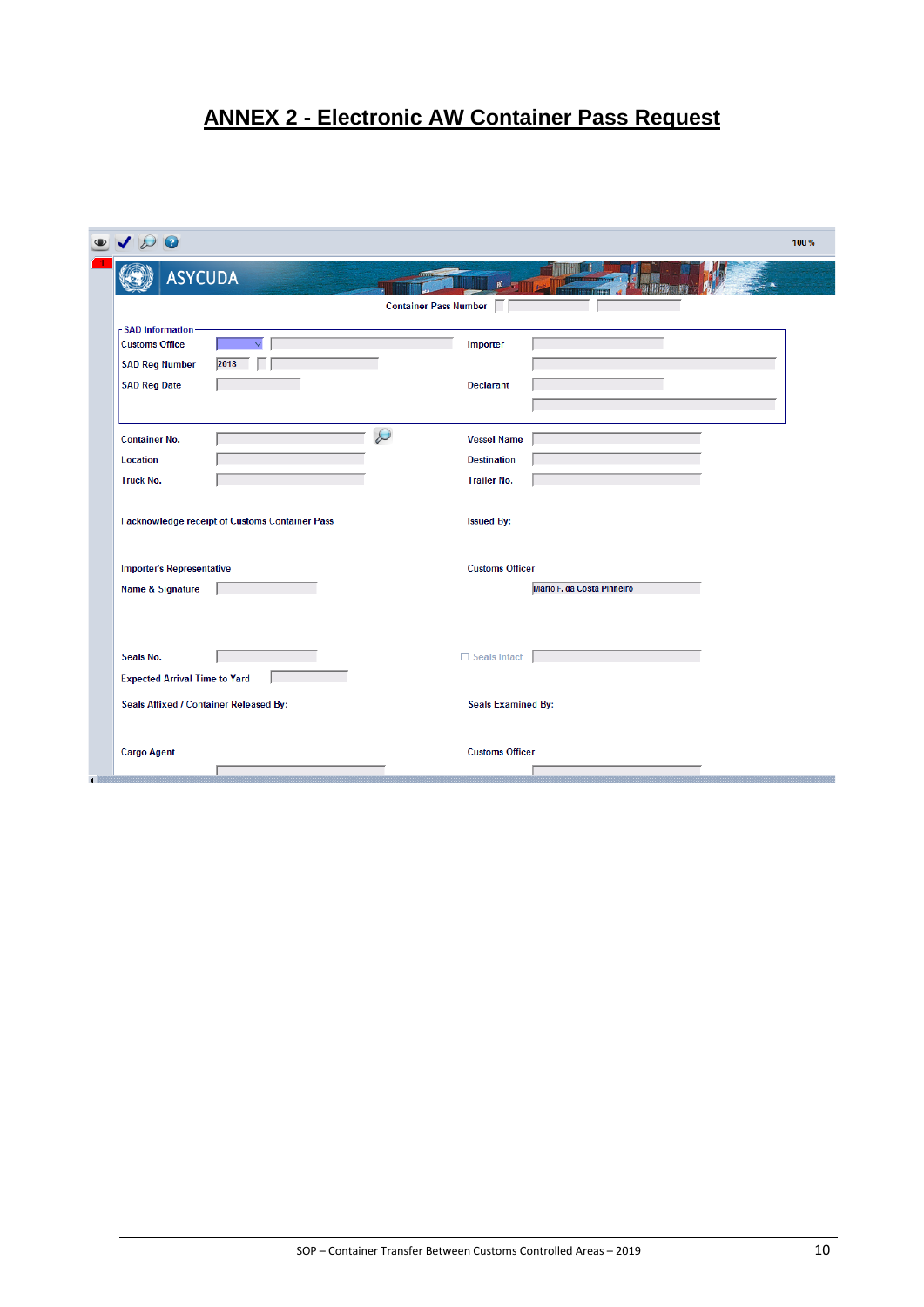



# Container Pass for Movement Under Customs Control Container Pass Number P 6 20/07/2018

| <b>B/L</b> Information                       |                                                          |                            |                   |  |  |
|----------------------------------------------|----------------------------------------------------------|----------------------------|-------------------|--|--|
| <b>Customs Office</b>                        | DIL 01 - Dili Seaport                                    |                            |                   |  |  |
| <b>Voyage Number</b>                         | 1017N                                                    | <b>B/L Reference</b>       | AEL0654062        |  |  |
| <b>Departure Date</b>                        | 26/07/2018                                               |                            |                   |  |  |
| <b>Container Number</b>                      | CMAU1962600                                              | <b>Vessel Name</b>         | <b>MCP</b> London |  |  |
| <b>Truck No</b>                              | TRUCK01                                                  | <b>Destination</b>         | AREA01            |  |  |
| <b>Driver Name</b>                           |                                                          | <b>Driver ID</b>           |                   |  |  |
| I confirm that above information is correct. |                                                          | <b>Issued By</b>           | Name              |  |  |
|                                              | <b>Warehouse Operator/Shipping Agents Representative</b> |                            |                   |  |  |
| Name & Signature                             | Agent                                                    | Administrator:             |                   |  |  |
| <b>Seal No</b>                               | 123456                                                   | <b>Seals Intact</b><br>Yes |                   |  |  |
|                                              | <b>Expected Arrival Time to Warehouse Facility</b>       |                            |                   |  |  |
|                                              | 26/07/2018 13:10:00                                      |                            |                   |  |  |
| <b>Seals Affixed / Container Released By</b> |                                                          | <b>Seals Examined By</b>   |                   |  |  |
| <b>Cargo Agent</b>                           |                                                          | <b>Customs Officer</b>     |                   |  |  |
| Name                                         |                                                          | Name                       |                   |  |  |
|                                              |                                                          |                            |                   |  |  |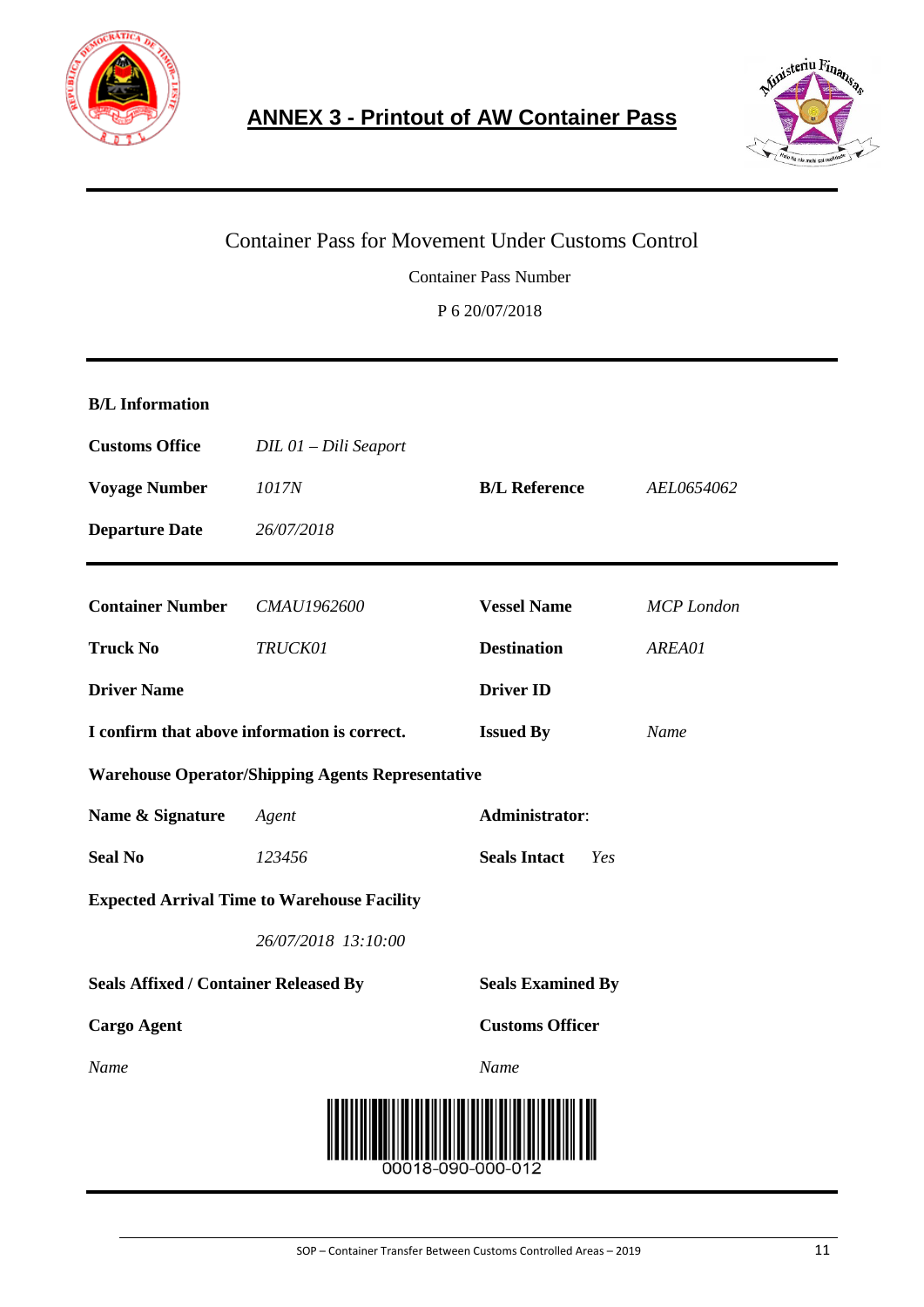# **ANNEX 4 - Applicable Legislation**

#### **CUSTOMS CODE - DECREE LAW Nº. 14/2017**

#### **Article 20 Authorization Required**

No place shall be used as a place as under customs control, unless authorized by the Director General, as defined in the next articles;

- a) For control of any vessel or aircraft arriving in or departing from Timor-Leste or for the loading or unloading of goods transported by them;
- b) For the transshipment of goods;
- c) To hold or store imported goods pending their release by Customs or in temporary storage;
- d) For the embarkation, disembarkation or control of persons arriving in or departing from Timor-Leste;
- e) As a customs warehouse for storage of imported goods; or
- f) As a tax warehouse where, under legislation in force, excisable goods may be produced, processed or held without payment of excise tax.

#### **Article 25 Customs Supervision of an Area Under Customs Control**

- 1. The authorised person shall provide and maintain without charge to the State such operating areas, accommodation, as facilities, buildings, equipment and storage as the Director General shall determine are reasonably necessary and suitable for the carrying out of Customs functions and tasks.
- 2. The authorised person shall store goods subject to customs supervision in the manner and in at the location as the Director General may direct.
- 3. Customs may at any time:
	- a) Require the presentation of the goods held or stored in an area under customs control;
	- b) Check and re-check the entry and the exit of the goods, whenever deemed necessary;
	- c) Require the presentation, in a regular way or at random, of inventories of all or of part of the goods held or stored in an area under customs control, as well as undertake audits to the stock records; or
	- d) Nominate Customs officers for or at or the area under customs control.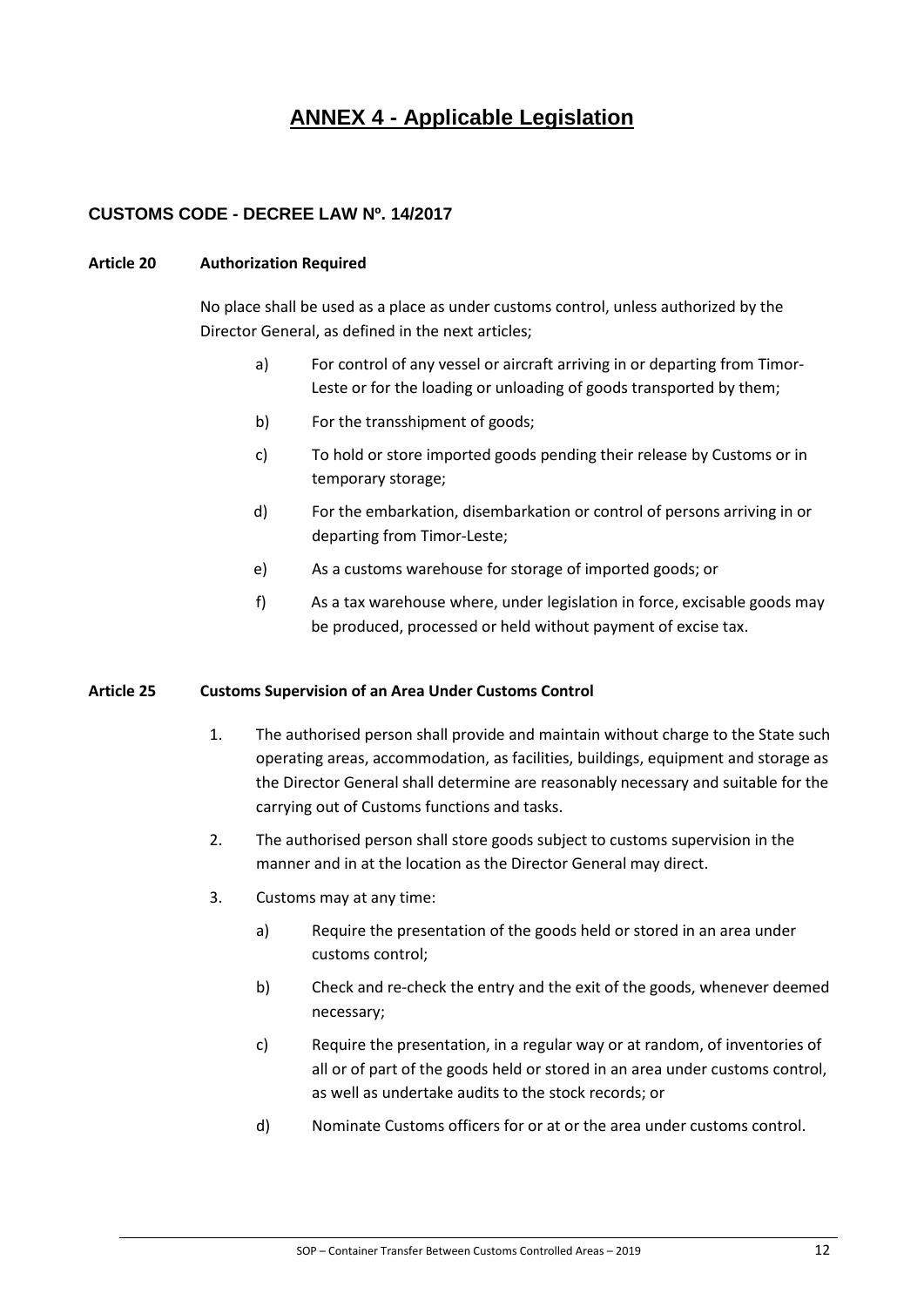#### **Article 28 Warehouse Transfers**

- 1. Without prejudice to Article 205, which concerns temporary release of goods from a customs warehouse, the movement of goods placed under the customs warehousing regime shall be permitted only
	- a) Between authorised customs warehouses;
	- b) On their import, directly to an authorised customs warehouse; and
	- c) On their export, directly from an authorised customs warehouse.
	- 2. The movement of excisable goods held in a tax warehouse without payment of excise tax shall be permitted only.
		- a) To another authorised tax warehouse; and
		- b) On their export directly from an authorised tax warehouse.
	- 3. Movements of excisable goods and goods placed under the customs warehousing regime under this Article are subject to the provision of a guarantee to ensure payment of duty or other charges and ensure the adequate execution of such operations.
	- 4. The Director General shall by regulation:
		- a) Prescribe the conditions under which any movement of goods under this Article shall take place and the associated documents;
		- b) Specify the person that shall or should provide a guarantee required in this Article, which may be the person authorised to operate the tax or customs warehouse sending or receiving the goods, the transporter, or the owner of the goods.

#### **Article 29 Cancelation of an Authorization**

- 1. An authorisation or license issued under this Title shall be revoked, and the presentation of such authorisation or license shall be denied if it is determined that the authorised person, licensee or applicant, as the case may be, or a person who controls or manages the activities of such authorised person, licensee or applicant:
	- a) Has been convicted of a crime under the Penal Code of Timor-Leste which involved the importation or exportation of goods, a breach of secrecy, coercion or obstruction of government or judicial authorities, larceny or other unlawful appropriation of property, fraud, perjury, bribery or other corruption of a public official, embezzlement, forgery, counterfeiting, tax fraud or avoidance of customs duties;
	- b) Has committed a customs offense under Article 354 or counselled, commanded, induced, procured, or knowingly aided or abetted the commission of such a customs offense by any other person, including an officer of Customs.